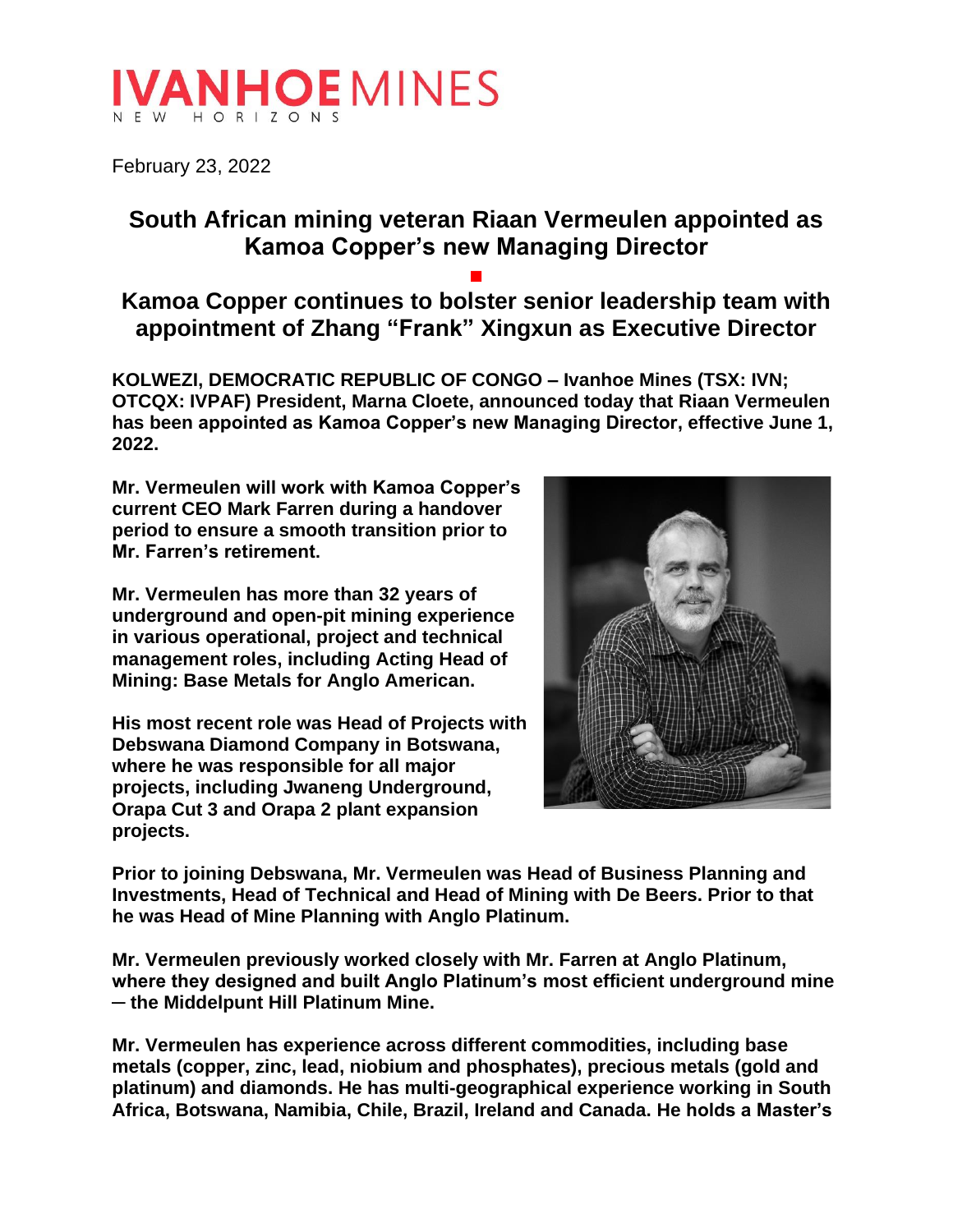**degree in Mechanical Engineering and a Bachelor's in Mining Engineering. He also is a registered Professional Engineer in Botswana and South Africa.**

**Joining Mr. Vermeulen on Kamoa Copper's executive management team is Zhang "Frank" Xingxun as Executive Director.**

**Mr. Zhang is a long-serving senior executive with Zijin Mining, and has held senior management positions at Zijin's flagship Zijinshan Gold & Copper Mine and Smelter (Fujian), and Zijin's Kolwezi copper operations – La Compagnie Minière de Musonoie Global ("COMMUS").** 

**During his career, Mr. Zhang has successfully implemented several large-scale technological projects for mine processing optimization, which has earned him numerous awards, including the Science and Technology Award** 



**issued by the China Nonferrous Metals Industry Association.** 

**"We are thrilled to welcome Riaan and Frank into our family. Their seasoned experience will play an integral part in the next chapters of the Kamoa-Kakula growth story," said Ms. Cloete. "New expansions and exploration opportunities will allow us to continue to build a bigger and bolder mining complex. We are incredibly excited about what is yet to come."**

#### **About the Kamoa-Kakula Copper Complex**

**Kamoa-Kakula is the world's fastest growing major copper mine. Kamoa-Kakula began operations in May 2021 and produced approximately 106,000 tonnes of copper in concentrate in 2021. Kamoa-Kakula's 2022 production guidance is between 290,000 to 340,000 tonnes of copper in concentrate.**

**Based on independent benchmarking, the project's phased expansion scenario to 19 Mtpa would position Kamoa-Kakula as the world's second-largest copper mining complex, with peak annual copper production of more than 800,000 tonnes.**

**The Kamoa-Kakula Copper Project is a joint venture between Ivanhoe Mines (39.6%), Zijin Mining Group (39.6%), Crystal River Global Limited (0.8%) and the Government of the Democratic Republic of Congo (20%). A 2020 independent audit of Kamoa-Kakula's greenhouse gas intensity metrics performed by Hatch Ltd. of Mississauga, Canada, confirmed that the project will be among the world's lowest greenhouse gas emitters per unit of copper produced.**